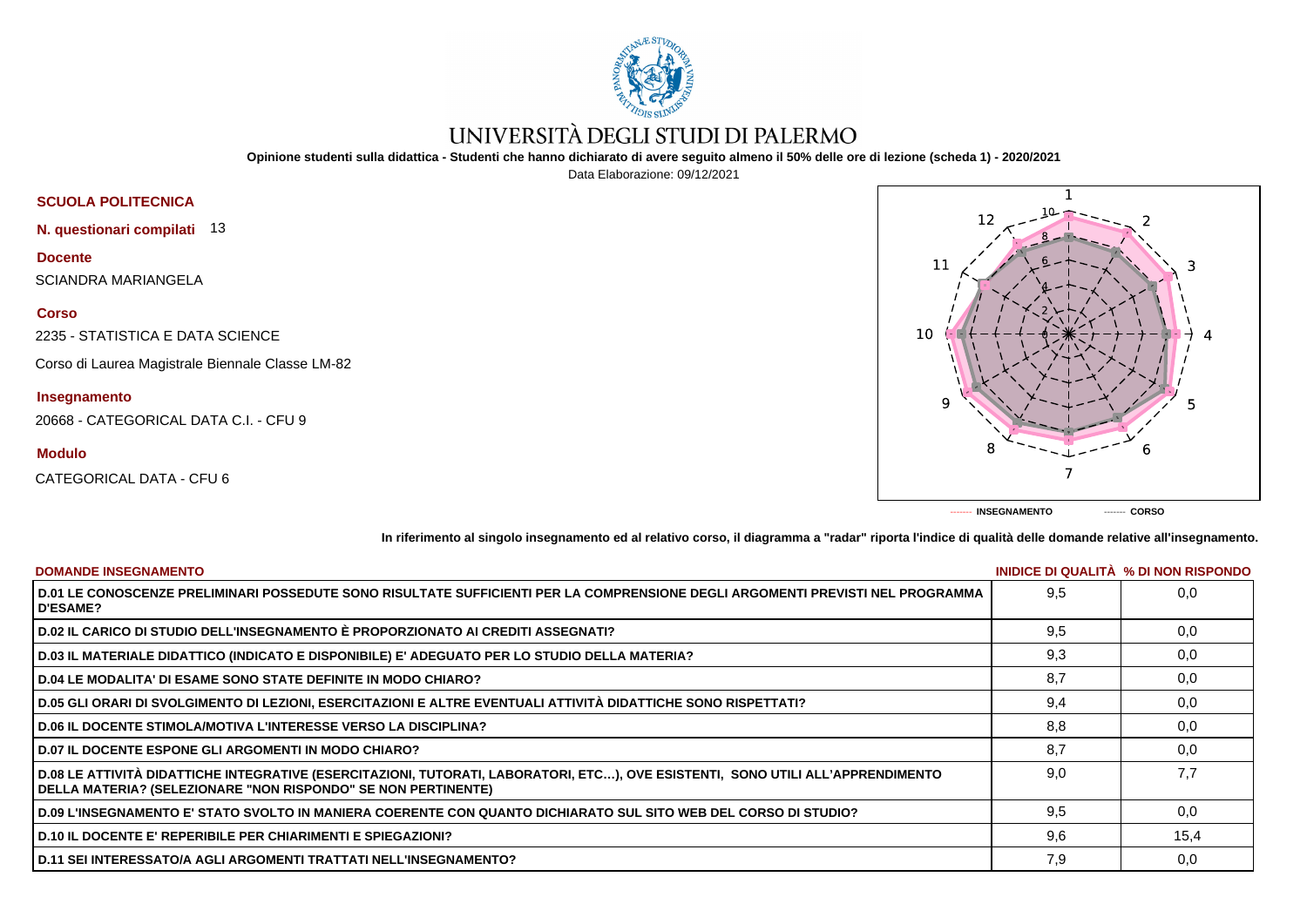**DOMANDE INSEGNAMENTO INIDICE DI QUALITÀ % DI NON RISPONDO**

**D.12 SEI COMPLESSIVAMENTE SODDISFATTO DI COME E' STATO SVOLTO QUESTO INSEGNAMENTO, ANCHE NEL CASO IN CUI QUESTO SIA STATO FRUITO CON MODALITA' A DISTANZA?**

## **INFO STUDENTE E SUGGERIMENTI**

|                                                                                                                                                             | 1° IN CORSO                                 |                                   | 2° IN CORSO                                | 3° IN CORSO                                                                                                       |                             | 4° IN CORSO                                             |                                                                           |  | 5° IN CORSO                                                                                                                                                  |                                             | 6° IN CORSO |                                           | <b>FUORI CORSO</b>  |
|-------------------------------------------------------------------------------------------------------------------------------------------------------------|---------------------------------------------|-----------------------------------|--------------------------------------------|-------------------------------------------------------------------------------------------------------------------|-----------------------------|---------------------------------------------------------|---------------------------------------------------------------------------|--|--------------------------------------------------------------------------------------------------------------------------------------------------------------|---------------------------------------------|-------------|-------------------------------------------|---------------------|
| <b>D.02 ANNO DI CORSO</b>                                                                                                                                   | 0,0                                         |                                   | 100,0                                      |                                                                                                                   | 0,0<br>0,0                  |                                                         | 0,0                                                                       |  | 0,0                                                                                                                                                          |                                             |             | 0,0                                       |                     |
|                                                                                                                                                             | <b>LICEO</b><br><b>CLASSICO</b>             | LICEO SOCIO-<br><b>PEDAGOGICO</b> | <b>IST. TECNICO</b><br><b>PER GEOMETRI</b> | <b>LICEO</b><br><b>SCIENTIFICO</b>                                                                                |                             | <b>IST. TECNICO</b><br><b>COMMERCIALE PROFESSIONALE</b> |                                                                           |  | IST.                                                                                                                                                         | <b>ALTRI LICEI</b>                          |             | <b>IST. TECNICO</b><br><b>INDUSTRIALE</b> | <b>ALTRO</b>        |
| <b>D.01 SCUOLA SECONDARIA DI</b><br><b>PROVENIENZA</b>                                                                                                      | 0,0                                         | 7,7                               |                                            | 61,5                                                                                                              | 23,1                        |                                                         | 0,0                                                                       |  | 0,0                                                                                                                                                          |                                             | 0,0         | 7,7                                       |                     |
|                                                                                                                                                             | <b>IN SEDE</b>                              |                                   |                                            |                                                                                                                   | <b>FUORI SEDE PENDOLARE</b> |                                                         |                                                                           |  |                                                                                                                                                              | <b>FUORI SEDE STANZIALE</b>                 |             |                                           |                     |
| <b>D.02 RESIDENZA</b>                                                                                                                                       |                                             | 61,5                              |                                            |                                                                                                                   |                             | 23,1                                                    |                                                                           |  |                                                                                                                                                              |                                             |             | 15,4                                      |                     |
|                                                                                                                                                             | $0 - 30$                                    | $31 - 60$                         | 61-90                                      | $91 - 120$                                                                                                        |                             | 121-150                                                 | 151-180                                                                   |  | 181-210                                                                                                                                                      |                                             | 211-240     | 241-270                                   | 271-300             |
| <b>D.03 NUMERO TOTALE DI CREDITI</b><br><b>ACQUISITI ALLA DATA DELLA</b><br><b>RILEVAZIONE</b>                                                              | 7,7                                         | 61,5                              | 23,1                                       | 7,7                                                                                                               |                             | 0,0                                                     | 0,0                                                                       |  | 0,0                                                                                                                                                          |                                             | 0,0         | 0,0                                       | 0,0                 |
|                                                                                                                                                             | <b>ESCLUSIVAMENTE IN</b><br><b>PRESENZA</b> |                                   |                                            | SIMULTANEAMENTE IN<br>PRESENZA O IN MODALITÀ<br><b>BLENDED (IN PARTE A</b><br><b>DISTANZA)</b>                    |                             | <b>DISTANZA,</b>                                        | <b>ESCLUSIVAMENTE A</b><br>PREVALENTEMENTE IN<br><b>MODALITÀ SINCRONA</b> |  | PREVALENTEMENTE IN<br><b>MODALITÀ ASINCRONA (CON</b><br><b>PUBBLICAZIONE DI LEZIONI</b><br><b>REGISTRATE ED EVENTUALI</b><br><b>INCONTRI CON IL DOCENTE)</b> | <b>ESCLUSIVAMENTE A</b><br><b>DISTANZA,</b> |             |                                           | <b>NON RISPONDO</b> |
| <b>D.13 L'INSEGNAMENTO È STATO</b><br><b>EROGATO DAL DOCENTE</b>                                                                                            | 0,0                                         |                                   |                                            | 69,2                                                                                                              |                             | 30,8                                                    |                                                                           |  |                                                                                                                                                              | 0,0                                         |             |                                           | 0,0                 |
|                                                                                                                                                             | <b>INTERAMENTE IN PRESENZA</b>              |                                   |                                            | <b>PREVALENTEMENTE IN</b><br>PRESENZA (PER OLTRE IL 75% E PARZIALMENTE A DISTANZA<br><b>DEL MONTE ORE TOTALE)</b> |                             |                                                         | (CIRCA IL 50% DELLE ORE PER<br><b>CIASCUNA MODALITÀ)</b>                  |  | <b>PARZIALMENTE IN PRESENZA ESCLUSIVAMENTE A DISTANZA</b>                                                                                                    |                                             |             |                                           | <b>NON RISPONDO</b> |
| <b>D.14 IN CASO DI DIDATTICA</b><br>"BLENDED" O DI LEZIONI RESE<br>DISPONIBILI IN PIATTAFORMA, HAI<br><b>SCELTO DI FREQUENTARE</b><br><b>L'INSEGNAMENTO</b> | 15,4                                        |                                   |                                            | 15,4                                                                                                              |                             | 23,1                                                    |                                                                           |  |                                                                                                                                                              | 23,1                                        |             |                                           | 23,1                |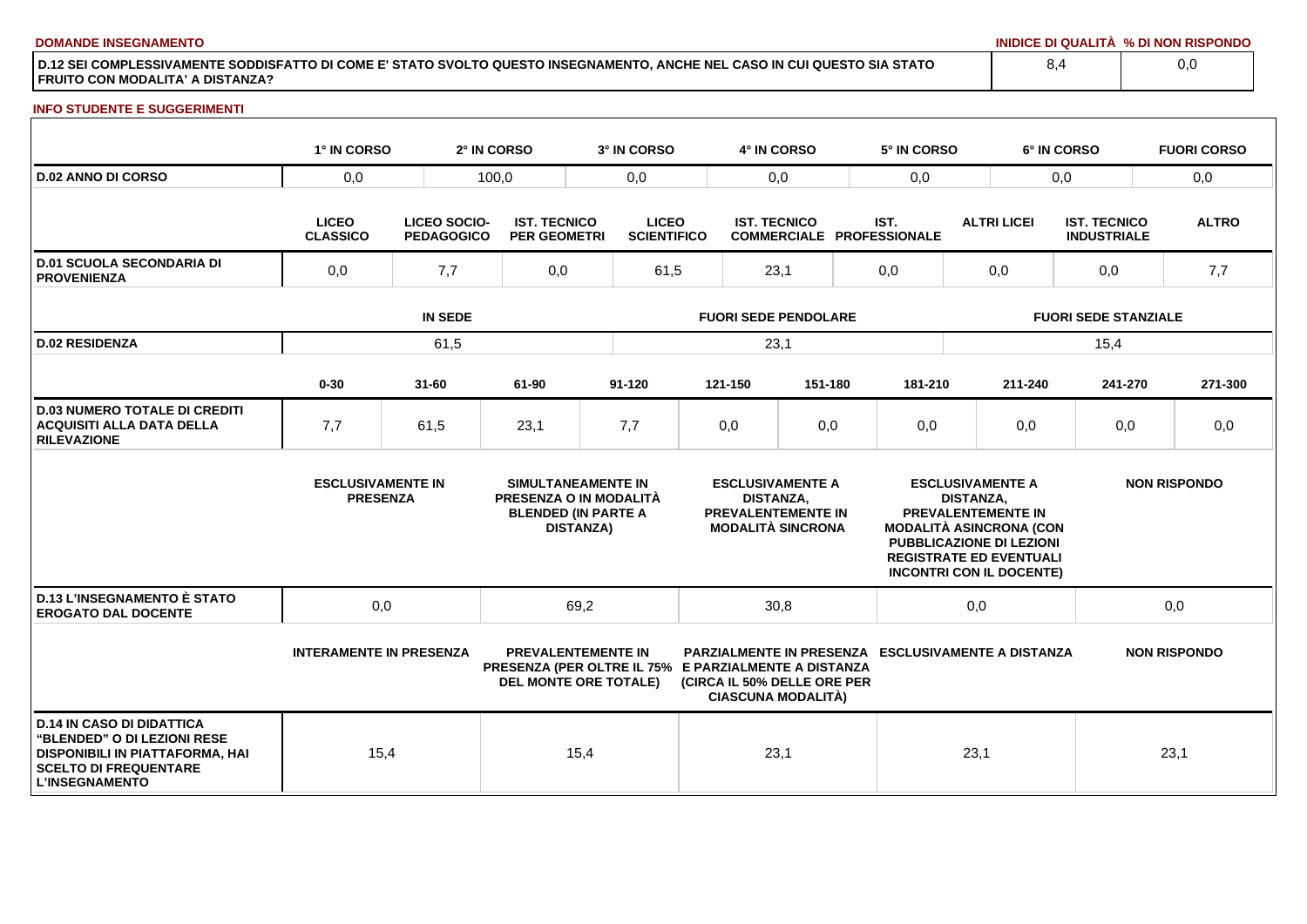|                                                                                                                                                                                                             |                                                                                                                           | SÌ                                                                                   |     | <b>NO</b>                                                                           |                                                                                                                                            |      |                                                                  |              | <b>SOLO IN PARTE</b>                      |                                                                                 |  |                     | <b>NON RISPONDO</b> |                               |  |
|-------------------------------------------------------------------------------------------------------------------------------------------------------------------------------------------------------------|---------------------------------------------------------------------------------------------------------------------------|--------------------------------------------------------------------------------------|-----|-------------------------------------------------------------------------------------|--------------------------------------------------------------------------------------------------------------------------------------------|------|------------------------------------------------------------------|--------------|-------------------------------------------|---------------------------------------------------------------------------------|--|---------------------|---------------------|-------------------------------|--|
| <b>D.15 INDIPENDENTEMENTE DALLA</b><br><b>MODALITÀ DI EROGAZIONE</b><br>DELL'INSEGNAMENTO, IL DOCENTE<br>HA RESO DISPONIBILI LE SUE LEZIONI<br><b>REGISTRATE SU PIATTAFORMA?</b>                            | 7,7                                                                                                                       |                                                                                      |     | 76,9                                                                                |                                                                                                                                            |      |                                                                  | 7,7          |                                           |                                                                                 |  | 7,7                 |                     |                               |  |
|                                                                                                                                                                                                             | <b>TRAMITE</b><br><b>RICEVIMENTO SU</b><br>PIATTAFORMA,<br><b>NEGLI ORARI</b><br><b>PREDEFINITI DAL</b><br><b>DOCENTE</b> | <b>TRAMITE</b><br><b>APPUNTAMENTI A</b><br><b>RICHIESTA SU</b><br><b>PIATTAFORMA</b> |     |                                                                                     | <b>TRAMITE EMAIL</b>                                                                                                                       |      | <b>TRAMITE CHAT O</b><br>PER TELEFONO, SU<br><b>APPUNTAMENTO</b> |              |                                           | DURANTE LE LEZIONI DURANTE LE LEZIONI<br><b>IN PRESENZA</b>                     |  | A DISTANZA          |                     | <b>NON RISPONDO</b>           |  |
| D.16 CON QUALI MODALITÀ HAI<br><b>INTERAGITO PREVALENTEMENTE CON</b><br>IL DOCENTE DURANTE LA FASE DI<br><b>SVOLGIMENTO DELL'INSEGNAMENTO?</b>                                                              | 0,0                                                                                                                       | 7,7                                                                                  |     |                                                                                     | 23,1                                                                                                                                       |      | 0,0                                                              |              |                                           | 15,4                                                                            |  | 30,8                | 23,1                |                               |  |
|                                                                                                                                                                                                             | $\mathbf{1}$                                                                                                              | $\overline{2}$                                                                       |     | 3                                                                                   | 4                                                                                                                                          | 5    |                                                                  | 6            | $\overline{7}$                            | 8                                                                               |  | 9                   | 10                  | <b>NON</b><br><b>RISPONDO</b> |  |
| D.17 IL DOCENTE TI E SEMBRATO A<br><b>SUO AGIO NELLA GESTIONE DELLA</b><br><b>DIDATTICA A DISTANZA?</b>                                                                                                     | 0,0                                                                                                                       | 0,0                                                                                  |     | 0,0                                                                                 | 7,7                                                                                                                                        | 15,4 |                                                                  | 7,7          | 15,4                                      | 46,2                                                                            |  | 0,0                 | 7,7                 | 0,0                           |  |
|                                                                                                                                                                                                             | <b>NELLA STESSA CITTÀ SEDE</b><br><b>DEL CORSO</b>                                                                        |                                                                                      |     |                                                                                     | IN UN'ALTRA CITTÀ/PAESE,<br>IN UN'ALTRA CITTÀ/PAESE, A<br><b>ENTRO 50 KM DALLA SEDE</b><br>PIÙ DI 50 KM DALLA SEDE DEL<br><b>DEL CORSO</b> |      |                                                                  | <b>CORSO</b> | IN UN ALTRO PAESE UE O<br><b>EXTRA UE</b> |                                                                                 |  |                     | <b>NON RISPONDO</b> |                               |  |
| <b>D.18 NEL PERIODO DI FREQUENZA</b><br><b>DELL'INSEGNAMENTO HAI ABITATO</b><br><b>PREVALENTEMENTE:</b>                                                                                                     |                                                                                                                           | 61,5                                                                                 |     |                                                                                     | 23,1                                                                                                                                       |      |                                                                  | 7,7          |                                           | 0,0                                                                             |  |                     |                     | 7,7                           |  |
|                                                                                                                                                                                                             | <b>UNO SPAZIO PRIVATO</b>                                                                                                 |                                                                                      |     | SI, HO AVUTO A DISPOSIZIONE SI, HO AVUTO A DISPOSIZIONE SI, HO AVUTO A DISPOSIZIONE | UNO SPAZIO CONDIVISO CON<br><b>ORARI A ROTAZIONE</b>                                                                                       |      | <b>UNO SPAZIO CONDIVISO E</b><br><b>CON SOVRAPPOSIZIONE DI</b>   | <b>ORARI</b> |                                           | <b>NO, NON HO AVUTO A</b><br><b>DISPOSIZIONE UNO SPAZIO</b><br><b>SPECIFICO</b> |  | <b>NON RISPONDO</b> |                     |                               |  |
| <b>D.19 NELL'ALLOGGIO IN CUI HAI</b><br><b>ABITATO HAI AVUTO A DISPOSIZIONE</b><br>UNO SPAZIO NEL QUALE POTERE<br>SVOLGERE EVENTUALI ATTIVITÀ DI<br>STUDIO A DISTANZA (LEZIONI,<br>COLLOQUI CON DOCENTI, )? | 84,6                                                                                                                      |                                                                                      | 0,0 |                                                                                     |                                                                                                                                            | 7,7  |                                                                  |              | 0,0                                       |                                                                                 |  | 7,7                 |                     |                               |  |
|                                                                                                                                                                                                             |                                                                                                                           | <b>PC</b>                                                                            |     |                                                                                     | <b>TABLET</b>                                                                                                                              |      | <b>SMARTPHONE</b>                                                |              |                                           | <b>ALTRO</b>                                                                    |  | <b>NON RISPONDO</b> |                     |                               |  |
| <b>D.20 DURANTE LA FREQUENZA</b><br><b>DELL'INSEGNAMENTO QUALE</b><br>STRUMENTAZIONE HAI UTILIZZATO IN<br><b>CASA PIÙ FREQUENTEMENTE?</b>                                                                   | 100,0                                                                                                                     |                                                                                      | 0,0 |                                                                                     |                                                                                                                                            | 0,0  |                                                                  |              | 0,0                                       |                                                                                 |  | 0,0                 |                     |                               |  |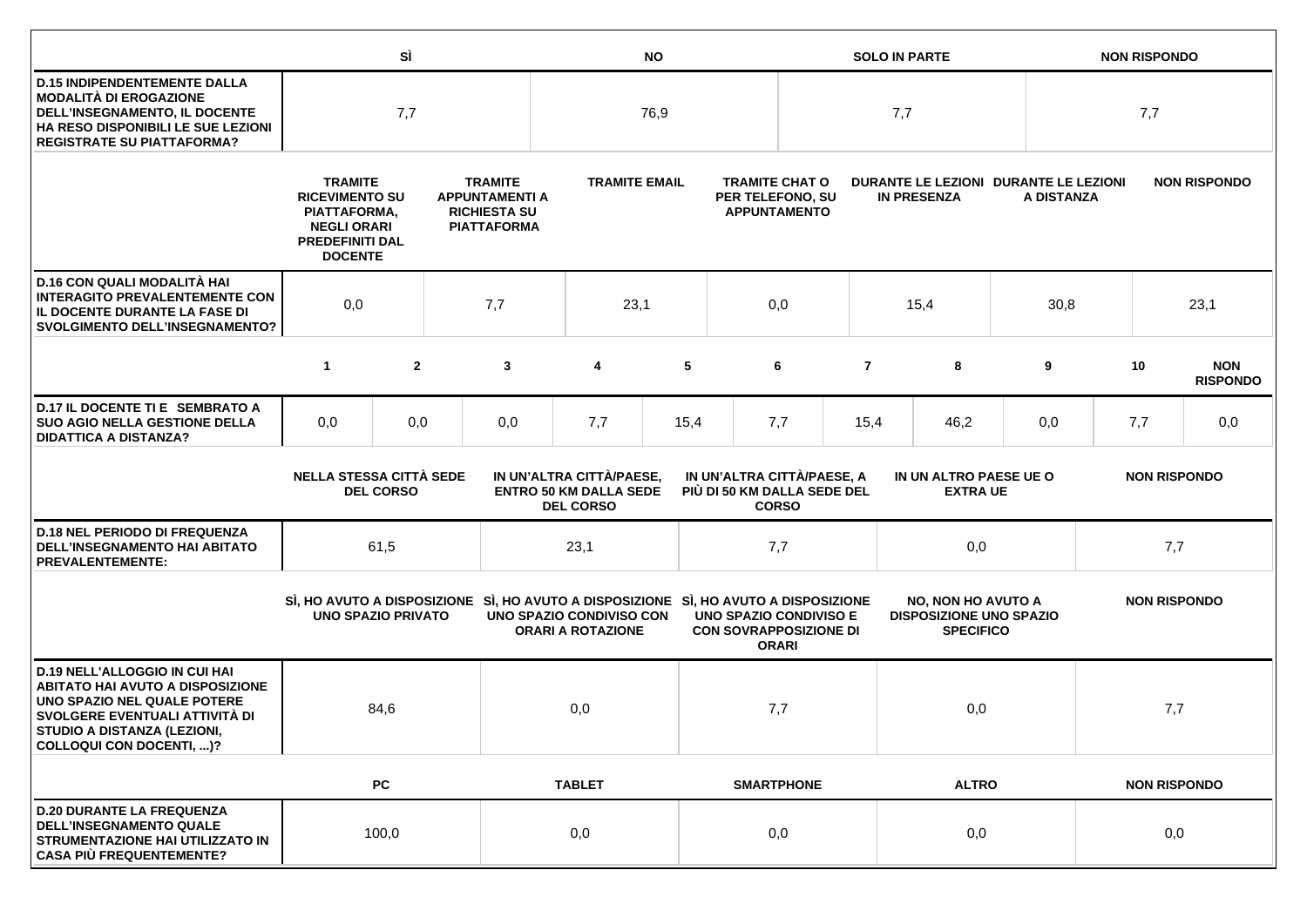|                                                                                                                                                                                                                                                                                    |             | AD USO ESCLUSIVAMENTE<br><b>PERSONALE</b> |              | AD USO CONDIVISO, CON<br><b>ORARI A ROTAZIONE</b> | AD USO CONDIVISO, CON<br>SOVRAPPOSIZIONE DI ORARI |           |                |  | <b>NON HO AVUTO A</b><br><b>DISPOSIZIONE IN CASA</b><br><b>ALCUNO STRUMENTO</b> |                     | <b>NON RISPONDO</b> |                               |  |
|------------------------------------------------------------------------------------------------------------------------------------------------------------------------------------------------------------------------------------------------------------------------------------|-------------|-------------------------------------------|--------------|---------------------------------------------------|---------------------------------------------------|-----------|----------------|--|---------------------------------------------------------------------------------|---------------------|---------------------|-------------------------------|--|
| <b>D.21 CON QUALE MODALITÀ DI</b><br>UTILIZZO HAI AVUTO A DISPOSIZIONE<br>IN CASA UN PC/TABLET?                                                                                                                                                                                    | 100,0       |                                           |              | 0,0                                               |                                                   | 0,0       |                |  |                                                                                 | 0,0                 |                     | 0,0                           |  |
|                                                                                                                                                                                                                                                                                    | $\mathbf 1$ | $\mathbf{2}$                              | $\mathbf{3}$ | 4                                                 | 5                                                 | 6         | $\overline{7}$ |  | 8                                                                               | 9                   | 10                  | <b>NON</b><br><b>RISPONDO</b> |  |
| <b>D.22 LE APPARECCHIATURE</b><br>(COMPUTER, TABLET, TELEFONINO) E<br>LA CONNESSIONE INTERNET A TUA<br><b>DISPOSIZIONE TI HANNO PERMESSO</b><br>DI FRUIRE IN MODO SODDISFACENTE<br>(AUDIO, VIDEO, INTERATTIVITÀ) DELLE<br>ATTIVITÀ DELL'INSEGNAMENTO<br><b>EROGATE A DISTANZA?</b> | 0,0         | 0,0                                       | 0,0          | 15,4                                              | 0,0                                               | 0,0       | 15,4           |  | 23,1                                                                            | 23,1                | 23,1                | 0,0                           |  |
|                                                                                                                                                                                                                                                                                    |             | SI                                        |              |                                                   |                                                   | <b>NO</b> |                |  | <b>NON RISPONDO</b>                                                             |                     |                     |                               |  |
| <b>D.23 SUGGERISCI DI ALLEGGERIRE IL</b><br><b>CARICO DIDATTICO COMPLESSIVO</b>                                                                                                                                                                                                    |             | 15,4                                      |              |                                                   | 76,9                                              |           |                |  |                                                                                 | 7,7                 |                     |                               |  |
|                                                                                                                                                                                                                                                                                    |             | SI<br><b>NO</b>                           |              |                                                   |                                                   |           |                |  |                                                                                 |                     | <b>NON RISPONDO</b> |                               |  |
| <b>D.24 SUGGERISCI DI AUMENTARE</b><br>L'ATTIVITA' DI SUPPORTO DIDATTICO                                                                                                                                                                                                           |             | 15,4                                      |              |                                                   | 69,2                                              |           |                |  |                                                                                 | 15,4                |                     |                               |  |
|                                                                                                                                                                                                                                                                                    |             | <b>SI</b><br><b>NO</b>                    |              |                                                   |                                                   |           |                |  |                                                                                 |                     | <b>NON RISPONDO</b> |                               |  |
| <b>D.25 SUGGERISCI DI FORNIRE PIU'</b><br><b>CONOSCENZE DI BASE</b>                                                                                                                                                                                                                | 15,4        |                                           |              |                                                   | 76,9                                              |           |                |  |                                                                                 | 7,7                 |                     |                               |  |
|                                                                                                                                                                                                                                                                                    |             | SI                                        |              |                                                   | <b>NO</b>                                         |           |                |  |                                                                                 | <b>NON RISPONDO</b> |                     |                               |  |
| <b>D.26 SUGGERISCI DI ELIMINARE DAL</b><br>PROGRAMMA ARGOMENTI GIA'<br>TRATTATI IN ALTRI INSEGNAMENTI                                                                                                                                                                              |             | 23,1                                      |              |                                                   | 61,5                                              |           |                |  |                                                                                 | 15,4                |                     |                               |  |
|                                                                                                                                                                                                                                                                                    |             | SI                                        |              |                                                   |                                                   | <b>NO</b> |                |  |                                                                                 |                     | <b>NON RISPONDO</b> |                               |  |
| <b>D.27 SUGGERISCI DI MIGLIORARE IL</b><br><b>COORDINAMENTO CON ALTRI</b><br><b>INSEGNAMENTI</b>                                                                                                                                                                                   | 30,8        |                                           |              |                                                   | 53,9                                              |           |                |  |                                                                                 | 15,4                |                     |                               |  |
|                                                                                                                                                                                                                                                                                    |             | SI                                        |              |                                                   | <b>NO</b>                                         |           |                |  |                                                                                 | <b>NON RISPONDO</b> |                     |                               |  |
| <b>D.28 SUGGERISCI DI MIGLIORARE LA</b><br><b>QUALITA' DEL MATERIALE DIDATTICO</b>                                                                                                                                                                                                 | 38,5        |                                           |              |                                                   | 53,9                                              |           |                |  |                                                                                 | 7,7                 |                     |                               |  |